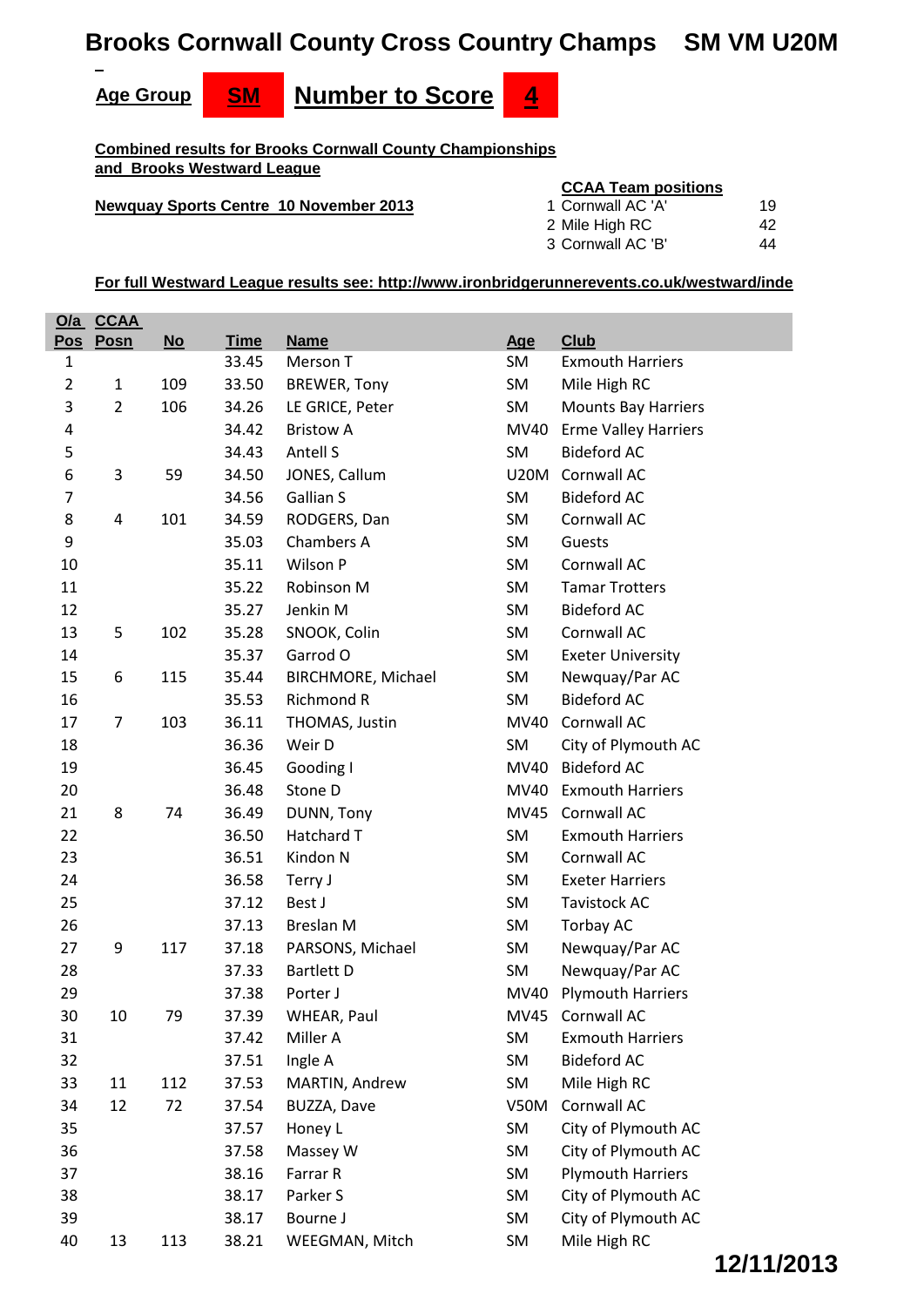|    |    |     |       | <b>Brooks Cornwall County Cross Country Champs</b> |             |                               | SM VM U20M |
|----|----|-----|-------|----------------------------------------------------|-------------|-------------------------------|------------|
| 41 |    |     | 38.25 | McClaren J                                         | SM          | <b>Exeter Harriers</b>        |            |
| 42 |    |     | 38.27 | Digby K                                            | SM          | <b>Plymouth Harriers</b>      |            |
| 43 |    |     | 38.34 | Aldridge C                                         | SM          | <b>Plymouth Harriers</b>      |            |
| 44 |    |     | 38.41 | McQuillen Wright C                                 | MV40        | Newquay/Par AC                |            |
| 45 | 14 | 80  | 38.42 | WHITMORE, Ceri                                     | SM          | Cornwall AC                   |            |
| 46 |    |     | 38.44 | Smith A                                            | SM          | City of Plymouth AC           |            |
| 47 |    |     | 38.47 | Quew R                                             | MV40        | <b>Plymouth Harriers</b>      |            |
| 48 |    |     | 38.56 | Colwill M                                          | MV45        | <b>Bideford AC</b>            |            |
| 49 |    |     | 38.57 | Andrews O                                          | SM          | <b>Exeter University</b>      |            |
| 50 | 15 | 73  | 38.58 | DOWRICK, Mike                                      | <b>V40M</b> | <b>Cornwall AC</b>            |            |
| 51 |    |     | 39.00 | Pearson J                                          | SM          | <b>Exmouth Harriers</b>       |            |
| 52 |    |     | 39.00 | Drage R                                            | <b>MV50</b> | <b>Tavistock AC</b>           |            |
| 53 | 16 | 64  | 39.01 | ROWE, Kieran                                       |             | U20M Newquay/Par AC           |            |
| 54 |    |     | 39.06 | <b>Benson P</b>                                    | SM          | City of Plymouth AC           |            |
| 55 |    |     | 39.09 | <b>Burns S</b>                                     |             | MV45 City of Plymouth AC      |            |
| 56 |    |     | 39.16 | Blair J                                            | SM          | <b>Torrington AC</b>          |            |
| 57 |    |     | 39.19 | Orchard D                                          | MV40        | Newquay/Par AC                |            |
| 58 |    |     | 39.25 | Shapland J                                         | <b>MV60</b> | <b>Bideford AC</b>            |            |
| 59 |    |     | 39.29 | Roberts C                                          | SM          | Newquay/Par AC                |            |
| 60 |    |     | 39.32 | <b>Bailey H</b>                                    | SM          | <b>Exeter Harriers</b>        |            |
| 61 | 17 | 107 | 39.34 | ANGELL, Dave                                       | SM          | Mile High RC                  |            |
| 62 |    |     | 39.36 | Wherry S                                           | MV45        | Cornwall AC                   |            |
| 63 |    |     | 39.43 | Payton Jones A                                     | SM          | <b>Plymouth Harriers</b>      |            |
| 64 |    |     | 39.50 | Gummerson J                                        | SM          | Newquay/Par AC                |            |
| 65 | 18 | 62  | 39.50 | WOOD, Thomas                                       |             | U20M Mounts Bay Harriers      |            |
| 66 | 20 | 78  | 39.54 | WEBB, Jason                                        | <b>V40M</b> | Cornwall AC                   |            |
| 67 | 19 | 60  | 39.54 | TRIGGS, Dale                                       |             | U20M Cornwall AC              |            |
| 68 |    |     | 39.54 | <b>Triggs D</b>                                    | SM          | Cornwall AC                   |            |
| 69 | 21 | 108 | 39.56 | BENNY, Aaron                                       | SM          | Mile High RC                  |            |
| 70 | 22 | 61  | 40.01 | CARNELL, Josh                                      | U20M        | <b>East Cornwall Harriers</b> |            |
| 71 | 23 | 63  | 40.06 | MARTIN, Hobie                                      |             | U20M Newquay/Par AC           |            |
| 72 |    |     | 40.08 | Anderson S                                         | MV45        | City of Plymouth AC           |            |
| 73 |    |     | 40.10 | Cox M                                              | SM          | <b>Exmouth Harriers</b>       |            |
| 74 |    |     | 40.17 | Humphrey T                                         | SM          | <b>Plymouth Harriers</b>      |            |
| 75 |    |     | 40.18 | Stobbs A                                           | MV40        | <b>Exeter Harriers</b>        |            |
| 76 |    |     | 40.32 | <b>Brown C</b>                                     | SM          | <b>Plymouth Musketeers</b>    |            |
| 77 |    |     | 40.40 | Eve J                                              | SM          | <b>Exeter University</b>      |            |
| 78 | 24 | 100 | 40.40 | RENFREE, Andrew                                    | SM          | Cornwall AC                   |            |
| 79 |    |     | 40.44 | <b>Ball A</b>                                      |             | MV45 Cornwall AC              |            |
| 80 |    |     | 40.48 | Reed A                                             | SM          | <b>Erme Valley Harriers</b>   |            |
| 81 |    |     | 40.52 | Eddison A                                          |             | MV45 Cornwall AC              |            |
| 82 |    |     | 41.06 | Davidson M                                         | MV45        | <b>East Cornwall Harriers</b> |            |
| 83 |    |     | 41.12 | <b>Bagnell D</b>                                   | SM          | <b>Exeter University</b>      |            |
| 84 |    |     | 41.24 | <b>Bradley M</b>                                   | SM          | City of Plymouth AC           |            |
| 85 |    |     | 41.25 | Gavin J                                            | SM          | <b>Exeter University</b>      |            |
| 86 |    |     | 41.28 | Stone C                                            |             | MV45 Bideford AC              |            |
| 87 | 25 | 58  | 41.40 | HESLOP-GEORGE, Sam                                 |             | U20M Cornwall AC              |            |
| 88 |    |     | 41.41 | Powell C                                           | <b>MV40</b> | South West Road Runners       |            |
| 89 |    |     | 41.50 | Exley T                                            | SM          | <b>Tavistock AC</b>           |            |
| 90 |    |     | 41.51 | French M                                           | SM          | <b>Plymouth Musketeers</b>    |            |
| 91 |    |     | 41.55 | Watson S                                           | SM          | <b>Tavistock AC</b>           |            |
| 92 |    |     | 42.02 | <b>Bolt P</b>                                      | SM          | Cornwall AC                   |            |
| 93 |    |     | 42.12 | Thorn J                                            | SM          | Torbay AC                     |            |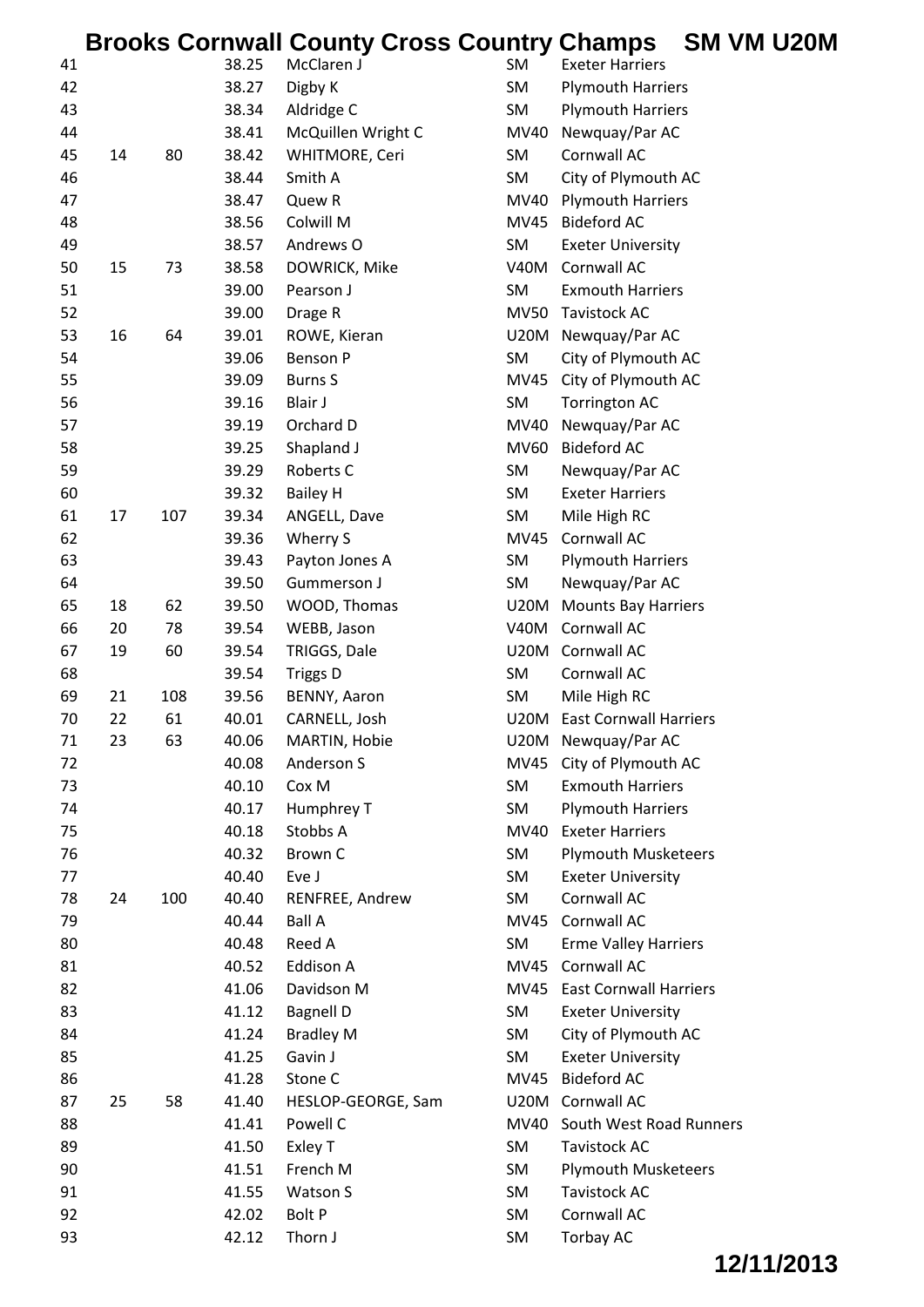|     |    |     |       | <b>Brooks Cornwall County Cross Country Champs</b> |             |                               | SM VM U20M |  |
|-----|----|-----|-------|----------------------------------------------------|-------------|-------------------------------|------------|--|
| 94  |    |     | 42.13 | Andrews B                                          | SM          | <b>Bideford AC</b>            |            |  |
| 95  |    |     | 42.15 | Juhasz S                                           | <b>SM</b>   | City of Plymouth AC           |            |  |
| 96  | 26 | 110 | 42.19 | CHAPMAN, Mick                                      | SM          | Mile High RC                  |            |  |
| 97  |    |     | 42.44 | Carpenter A                                        | <b>SM</b>   | City of Plymouth AC           |            |  |
| 98  |    |     | 43.16 | Day M                                              | MV40        | <b>Torbay AC</b>              |            |  |
| 99  | 27 | 93  | 43.17 | WRIGHT, Paul                                       | <b>V60M</b> | Newquay/Par AC                |            |  |
| 100 |    |     | 43.35 | Lofthouse S                                        | <b>MV45</b> | Torbay AC                     |            |  |
| 101 |    |     | 43.40 | Chamberlain P                                      | <b>MV50</b> | <b>Exeter Harriers</b>        |            |  |
| 102 |    |     | 43.43 | Cory M                                             | <b>SM</b>   | <b>Plymouth Harriers</b>      |            |  |
| 103 |    |     | 43.52 | Beckenrager D                                      | SM          | <b>Plymouth Harriers</b>      |            |  |
| 104 |    |     | 43.55 | Carthew S                                          | SM          | <b>St Petrocs Dragons</b>     |            |  |
| 105 |    |     | 43.56 | Wilsmore P                                         | <b>MV60</b> | <b>Tamar Trotters</b>         |            |  |
| 106 |    |     | 44.39 | Chapman K                                          | SM          | Newquay/Par AC                |            |  |
| 107 | 28 | 105 | 44.43 | HARTLESS, Kurt                                     | SM          | <b>Mounts Bay Harriers</b>    |            |  |
| 108 |    |     | 44.50 | Smith J                                            | SM          | <b>Plymouth Harriers</b>      |            |  |
| 109 |    |     | 44.50 | Glanville W                                        | SM          | Newquay/Par AC                |            |  |
| 110 |    |     | 45.02 | Mathias D                                          | <b>MV50</b> | <b>Plymouth Musketeers</b>    |            |  |
| 111 |    |     | 45.13 | Gill J                                             | <b>SM</b>   | City of Plymouth AC           |            |  |
| 112 |    |     | 45.18 | Channon L                                          | SM          | Cornwall AC                   |            |  |
| 113 |    |     | 45.19 | Copeland Smith R                                   | SM          | <b>Plymouth Harriers</b>      |            |  |
| 114 |    |     | 45.20 | Hingley J                                          | SM          | <b>Tamar Trotters</b>         |            |  |
| 115 | 29 | 92  | 45.33 | WOOLDRIDGE, Dave                                   | V50M        | Newquay/Par AC                |            |  |
| 116 |    |     | 45.34 | Mace S                                             | <b>MV45</b> | <b>Plymouth Musketeers</b>    |            |  |
| 117 |    |     | 45.41 | Best R                                             | <b>MV50</b> | <b>Tavistock AC</b>           |            |  |
| 118 | 30 | 81  | 45.43 | WRIGHT, Ian                                        | V50M        | Cornwall AC                   |            |  |
| 119 |    |     | 45.47 | Phillips D                                         |             | MV60 South West Road Runners  |            |  |
| 120 | 31 | 104 | 45.52 | LOCK, Adam                                         | SM          | <b>East Cornwall Harriers</b> |            |  |
| 121 |    |     | 45.56 | Leech T                                            |             | MV55 East Cornwall Harriers   |            |  |
| 122 |    |     | 46.05 | <b>Burrows L</b>                                   | <b>SM</b>   | Cornwall AC                   |            |  |
| 123 |    |     | 46.08 | <b>Golding M</b>                                   | <b>SM</b>   | City of Plymouth AC           |            |  |
| 124 |    |     | 46.10 | Summers K                                          |             | MV60 Erme Valley Harriers     |            |  |
| 125 |    |     | 46.10 | Meredith A                                         | SM          | City of Plymouth AC           |            |  |
| 126 | 32 | 95  | 46.16 | SHIPTON, Jason                                     | <b>V40M</b> | <b>Tavistock AC</b>           |            |  |
| 127 | 33 | 65  | 46.21 | WIGHTMAN, Jack                                     |             | U20M Newquay/Par AC           |            |  |
| 128 | 34 | 98  | 46.24 | WOOD, Scott                                        | V50M        | Newquay/Par AC                |            |  |
| 129 |    |     | 46.25 | Platten-Higgins R                                  | SM          | <b>Plymouth Musketeers</b>    |            |  |
| 130 |    |     | 46.25 | Squire D                                           | MV40        | Newquay/Par AC                |            |  |
| 131 |    |     | 46.30 | Bray V                                             | MV45        | Cornwall AC                   |            |  |
| 132 |    |     | 46.42 | Masselink K                                        | <b>MV45</b> | Tavistock AC                  |            |  |
| 133 |    |     | 46.50 | Luke R                                             | MV60        | <b>Tamar Trotters</b>         |            |  |
| 134 |    |     | 46.52 | Saunders M                                         | SM          | <b>Plymouth Musketeers</b>    |            |  |
| 135 |    |     | 46.53 | Baker M                                            | <b>MV45</b> | Tavistock AC                  |            |  |
| 136 |    |     | 47.04 | Sweatman S                                         | SM          | Torbay AC                     |            |  |
| 137 | 35 | 77  | 47.15 | TREVENA, Nigel                                     | <b>V45M</b> | Cornwall AC                   |            |  |
| 138 |    |     | 47.42 | Chapman B                                          | MV60        | Tavistock AC                  |            |  |
| 139 |    |     | 47.46 | Phillips C                                         | SM          | Newquay/Par AC                |            |  |
| 140 |    |     | 47.48 | Sheppard N                                         | MV40        | <b>Erme Valley Harriers</b>   |            |  |
| 141 |    |     | 48.07 | Chater G                                           | <b>MV45</b> | <b>Tavistock AC</b>           |            |  |
| 142 |    |     | 48.12 | Ireland R                                          | SM          | Cornwall AC                   |            |  |
| 143 | 36 | 84  | 48.27 | UREN, Peter                                        | V60M        | <b>Mounts Bay Harriers</b>    |            |  |
| 144 |    |     | 48.27 | Kavanagh J                                         | MV50        | South West Road Runners       |            |  |
| 145 | 37 | 89  | 49.23 | HORTON, John                                       |             | V60M Newquay/Par AC           |            |  |
| 146 |    |     | 49.43 | <b>Blackford S</b>                                 | <b>MV50</b> | City of Plymouth AC           |            |  |
|     |    |     |       |                                                    |             |                               |            |  |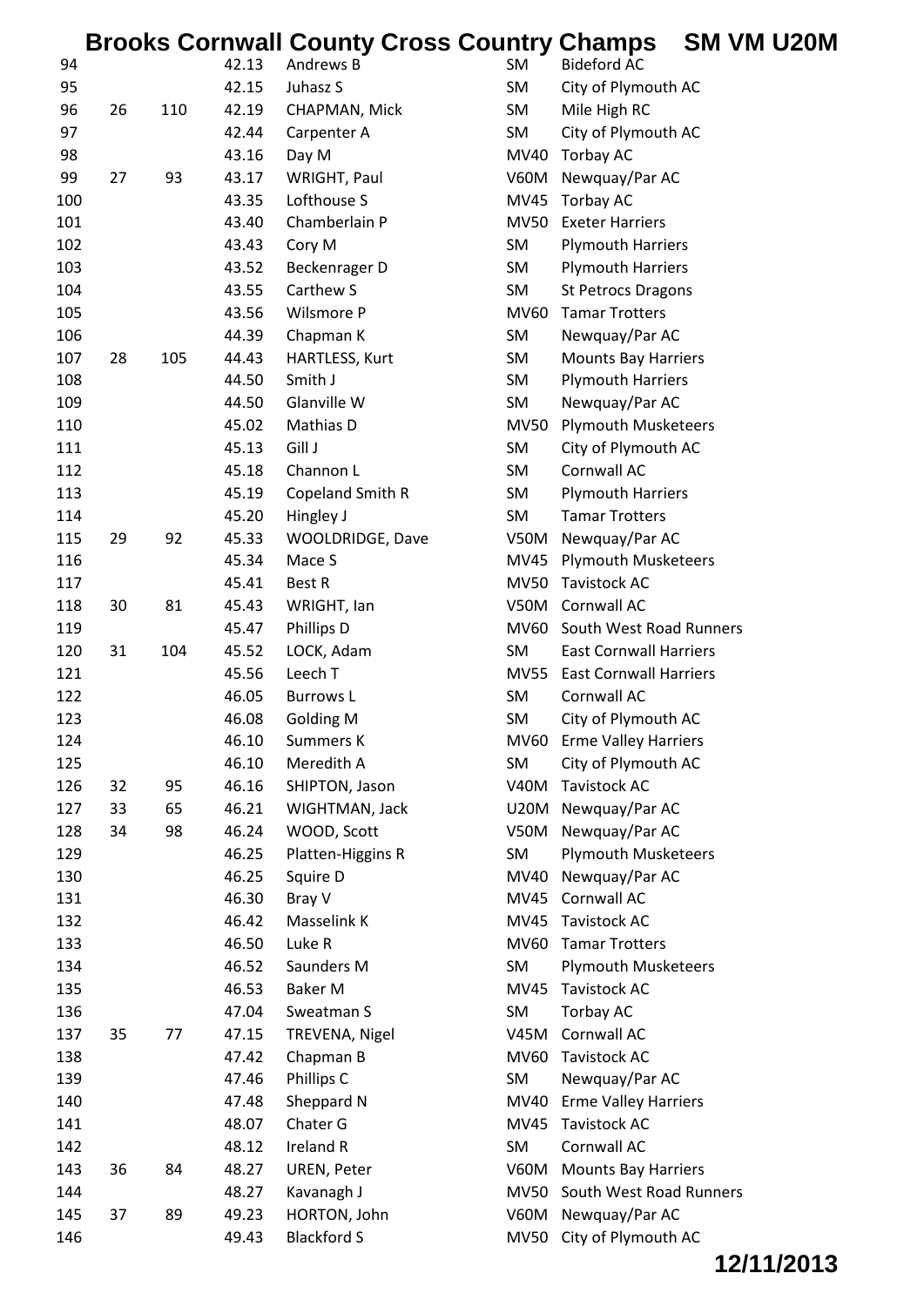# **Brooks Cornwall County Cross Country Champs SM VM U20M**

| 147 |    |     | 49.59 | Scrace S               | MV40        | Newquay/Par AC             |
|-----|----|-----|-------|------------------------|-------------|----------------------------|
| 148 |    |     | 49.59 | Ross S                 | <b>SM</b>   | Tavistock AC               |
| 149 |    |     | 50.43 | Lenczuk A              | SM          | <b>Plymouth Musketeers</b> |
| 150 | 38 | 116 | 50.45 | HILL, Jay              | SM          | Newquay/Par AC             |
| 151 | 39 | 94  | 50.59 | <b>MCCARTNEY, Ross</b> | V50M        | Newquay/Par AC             |
| 152 |    |     | 51.01 | Saunders E             | <b>SM</b>   | City of Plymouth AC        |
| 153 |    |     | 51.02 | Pearson M              | MV40        | <b>Plymouth Musketeers</b> |
| 154 | 40 | 97  | 51.47 | ROWELL, Tony           | <b>V50M</b> | TRI                        |
| 155 |    |     | 51.58 | Kelly C                | MV45        | <b>Plymouth Harriers</b>   |
| 156 |    |     | 52.05 | <b>Burnett K</b>       | MV60        | Newquay/Par AC             |
| 157 |    |     | 52.58 | Greenwood M            | SM.         | <b>St Petrocs Dragons</b>  |
| 158 |    |     | 55.48 | Drennan J              | <b>MV55</b> | South Devon AC             |
| 159 | 41 | 114 | 58.37 | WILKINS, Alex          | SM          | Mile High RC               |
| 160 |    |     | 59.00 | Wyatt J                | MV60        | <b>Exmouth Harriers</b>    |
| 161 |    |     | 60.03 | <b>Bromfield T</b>     | MV60        | <b>Mounts Bay Harriers</b> |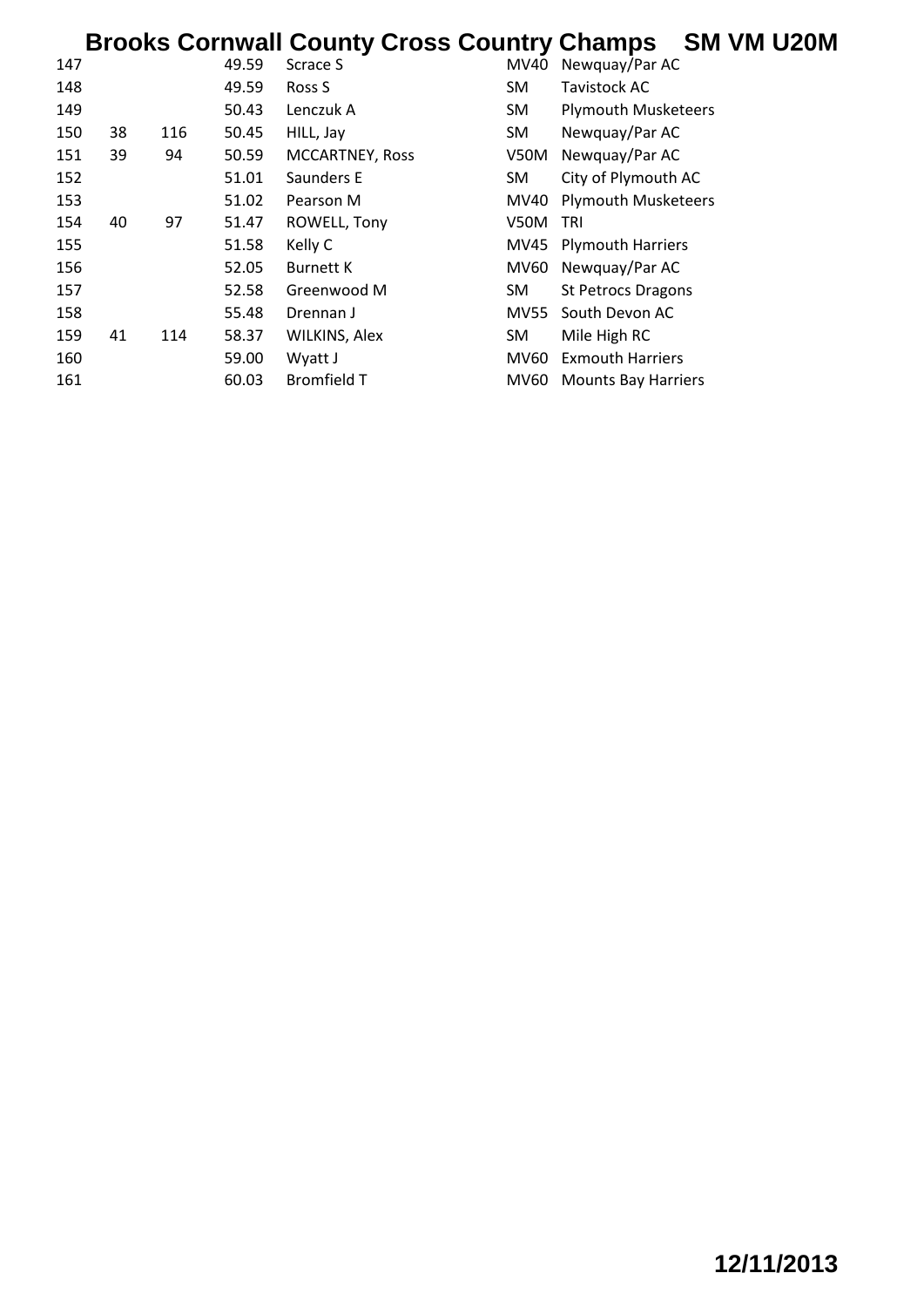# **Brooks Cornwall County Cross Country Champs U11G**

**Age Group U11G Number to Score 3**

**Combined results for Brooks Cornwall County Championships and Brooks Westward League**

#### **Newquay Sports Centre 10 November 2013**

#### **CCAA Team positions**

| 1 Newquay & Par AC | 13. |
|--------------------|-----|
| 2 St Petroc's 'A'  | -21 |
| 3 St Petroc's 'B'  | 45  |

|                | <u>O/a CCAA</u> |      |             |                        |             |                             |
|----------------|-----------------|------|-------------|------------------------|-------------|-----------------------------|
| <b>Pos</b>     | Posn            | $No$ | <b>Time</b> | <b>Name</b>            | Age         | <b>Club</b>                 |
| $\mathbf 1$    |                 |      | 4.02        | Isles O                | U11G        | Cornwall AC                 |
| $\overline{2}$ | $\mathbf{1}$    | 159  | 4.10        | HENRY-BROCK, Ella      | U11G        | <b>StP</b>                  |
| 3              | $\overline{2}$  | 162  | 4.11        | PETTITT, Chloe         | U11G        | Newquay/Par AC              |
| 4              | 3               | 148  | 4.13        | GREENWOOD, Daisy       | U11G        | Newquay/Par AC              |
| 5              | $\overline{4}$  | 161  | 4.17        | MCDOWELL, Tilly        | U11G        | <b>Tavistock AC</b>         |
| 6              | 5               | 144  | 4.19        | ELLIOTT, Kezia         | U11G        | <b>Mounts Bay Harriers</b>  |
| $\overline{7}$ |                 |      | 4.20        | Peters B               | U11G        | <b>Mounts Bay Harriers</b>  |
| 8              |                 |      | 4.20        | Ireland B              | U11G        | Cornwall AC                 |
| 9              |                 |      | 4.21        | Travers O              | U11G        | <b>Erme Valley Harriers</b> |
| 10             |                 |      | 4.22        | Steven L               | U11G        | <b>Tavistock AC</b>         |
| 11             |                 |      | 4.23        | Coldwell B             | U11G        | <b>Exeter Harriers</b>      |
| 12             | 6               | 142  | 4.24        | GROVES, Catherine      | U11G        | Cornwall AC                 |
| 13             |                 |      | 4.24        | Hughes L               | <b>U11G</b> | <b>Cornwall AC</b>          |
| 14             | $\overline{7}$  | 145  | 4.26        | FREYA, Perkin          | U11G        | <b>Mounts Bay Harriers</b>  |
| 15             | 8               | 146  | 4.27        | BABB, Maddie           | U11G        | Newquay/Par AC              |
| 16             | 9               | 152  | 4.28        | BROWN, Tia             | U11G        | <b>St Petrocs Dragons</b>   |
| 17             | 10              | 233  | 4.31        | GROVES, Lani           | U11G        | Cornwall AC                 |
| 18             | 11              | 156  | 4.31        | RANDALL, Amy           | U11G        | SPT                         |
| 19             | 12              | 160  | 4.37        | JAMES, Tayla           | U11G        | <b>Tavistock AC</b>         |
| 20             | 13              | 143  | 4.39        | POWELL, Jessie         | <b>U11G</b> | <b>CHT</b>                  |
| 21             |                 |      | 4.40        | Mytton M               | U11G        | City of Plymouth AC         |
| 22             | 14              | 157  | 4.41        | TRUDGEON, Chloe        | U11G        | <b>SPT</b>                  |
| 23             | 15              | 153  | 4.43        | DUCROS, Evie           | U11G        | SPT                         |
| 24             |                 |      | 4.46        | Adie S                 | U11G        | Cornwall AC                 |
| 25             |                 |      | 4.49        | Miller F               | U11G        | Newquay/Par AC              |
| 26             | 16              | 154  | 4.53        | MOLESWORTH, Sophie     | U11G        | <b>SPT</b>                  |
| 27             |                 |      | 4.55        | Hardy L                | U11G        | <b>Mounts Bay Harriers</b>  |
| 28             |                 |      | 4.57        | Canham P               | <b>U11G</b> | Newton Abbot AC             |
| 29             |                 |      | 5.00        | <b>Barnes S</b>        | U11G        |                             |
| 30             | 17              | 151  | 5.01        | <b>BARNES, Scarlet</b> | U11G        | <b>St Petrocs Dragons</b>   |
| 31             | 18              | 155  | 5.01        | MORFORD, Sophie        | U11G        | <b>St Petrocs Dragons</b>   |
| 32             |                 |      | 5.01        | Lake A                 | U11G        | <b>Erme Valley Harriers</b> |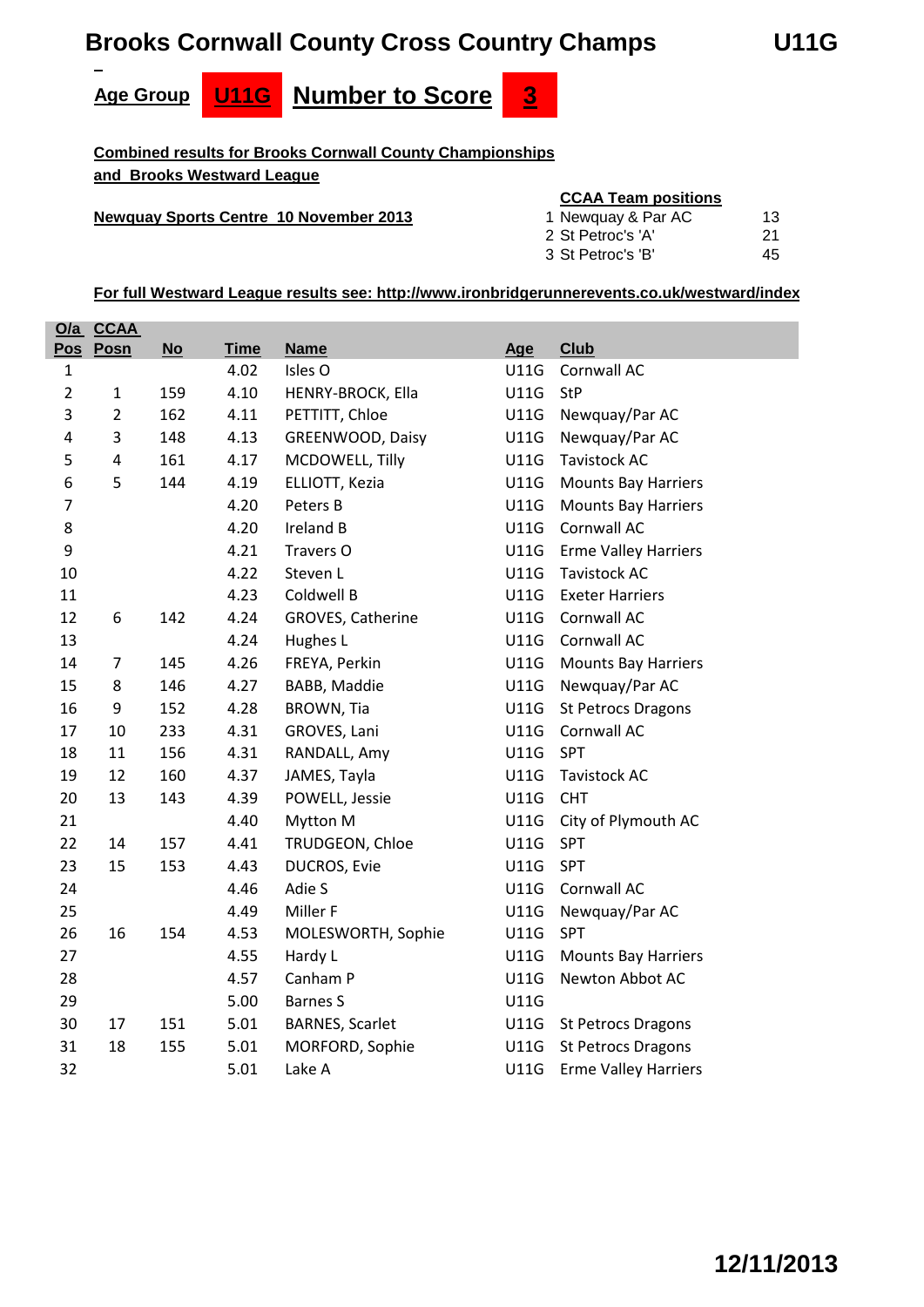# **Brooks Cornwall County Cross Country Champs U13G**





**Combined results for Brooks Cornwall County Championships and Brooks Westward League**

#### **Newquay Sports Centre 10 November 2013**

#### **CCAA Team positions**

| 1 Newquay & Par AC     | 11  |
|------------------------|-----|
| 2 Truro School         | .31 |
| 3 Newquay & Par AC 'B' | 33  |

| O/a            | <u>CCAA</u>             |           |             |                          |           |                              |
|----------------|-------------------------|-----------|-------------|--------------------------|-----------|------------------------------|
| Pos            | Posn                    | <b>No</b> | <b>Time</b> | <b>Name</b>              | Age       | <b>Club</b>                  |
| $\mathbf{1}$   | $\mathbf{1}$            | 215       | 13.22       | PENFOLD, Elowen          |           | U13 G Newquay/Par AC         |
| $\overline{2}$ | $\overline{2}$          | 222       | 13.31       | WILLIAMS, Emily          | U13 G THS |                              |
| 3              |                         |           | 13.41       | Martin H                 |           | U13 G North Devon AC         |
| 4              | 3                       | 223       | 13.47       | <b>BECCONSALL, Emily</b> | U13 G TS  |                              |
| 5              |                         |           | 13.52       | Canham M                 |           | U13 G Newton Abbot AC        |
| 6              |                         |           | 13.57       | <b>Brock G</b>           |           | U13 G Cornwall AC            |
| $\overline{7}$ | $\overline{\mathbf{4}}$ | 216       | 13.59       | RAWSON, Danielle         |           | U13 G Newquay/Par AC         |
| 8              |                         |           | 13.59       | Farrington N             |           | U13 G Tavistock AC           |
| 9              | 5                       | 199       | 14.00       | TAPSELL, Clare           |           | U13 G St Petrocs Dragons     |
| 10             | 6                       | 213       | 14.04       | GILES, Rhianna           |           | U13 G Newquay/Par AC         |
| 11             |                         |           | 14.08       | Milburn J                |           | U13 G Tavistock AC           |
| 12             | $\overline{7}$          | 200       | 14.14       | <b>BOULTON, Rosie</b>    |           | U13 G Cornwall AC            |
| 13             | 8                       | 205       | 14.14       | PRICE, Caitlyn           |           | U13 G East Cornwall Harriers |
| 14             | 9                       | 219       | 14.42       | CARTHEW, Olivia          |           | U13 G St Petrocs Dragons     |
| 15             | 10                      | 209       | 14.43       | <b>BIRNIE, Neve</b>      |           | U13 G Newquay/Par AC         |
| 16             | 11                      | 214       | 14.51       | GREENWOOD, Jodie         |           | U13 G Newquay/Par AC         |
| 17             | 12                      | 210       | 14.54       | CARLYON, Quinta          |           | U13 G Newquay/Par AC         |
| 18             | 13                      | 224       | 14.55       | HOLDSWORTH, Lily         | U13 G TS  |                              |
| 19             | 14                      | 203       | 15.01       | HOCKING, Freya           |           | U13 G Cornwall AC            |
| 20             | 15                      | 225       | 15.14       | MACDONALD, Daisy         | U13 G TS  |                              |
| 21             | 16                      | 198       | 15.20       | GALVIN, Yssie            |           | U13 G St Petrocs Dragons     |
| 22             | 17                      | 218       | 15.31       | BOOTH, Chloe             |           | U13 G St Petrocs Dragons     |
| 23             | 18                      | 221       | 15.37       | SQUIBB, Dotty            |           | U13 G Cornwall AC            |
| 24             | 19                      | 201       | 15.41       | COWLEY, Josephine        |           | U13 G Cornwall AC            |
| 25             | 20                      | 202       | 15.42       | <b>EMSDEN, Alice</b>     |           | U13 G Cornwall AC            |
| 26             | 21                      | 217       | 15.44       | <b>BARNES, Issey</b>     |           | U13 G St Petrocs Dragons     |
| 27             |                         |           | 15.48       | Mamby R                  |           | U13 G Exeter Harriers        |
| 28             | 22                      | 220       | 15.59       | REED, Jess               |           | U13 G St Petrocs Dragons     |
| 29             | 23                      | 207       | 16.17       | RESCORLA-BROWN, Sofia    |           | U13 G Mounts Bay Harriers    |
| 30             | 24                      | 206       | 16.31       | ELLIOTT, Zara            |           | U13 G Mounts Bay Harriers    |
| 31             | 25                      | 212       | 16.44       | DOUGLAS, Lylie           |           | U13 G Newquay/Par AC         |
| 32             | 26                      | 226       | 17.23       | WOOD, Molly              | U13 G TS  |                              |
| 33             | 27                      | 197       | 17.47       | <b>BANNISTER, Zoe</b>    |           | U13 G St Petrocs Dragons     |
| 34             |                         |           | 20.07       |                          |           | U13 G Exeter Harriers        |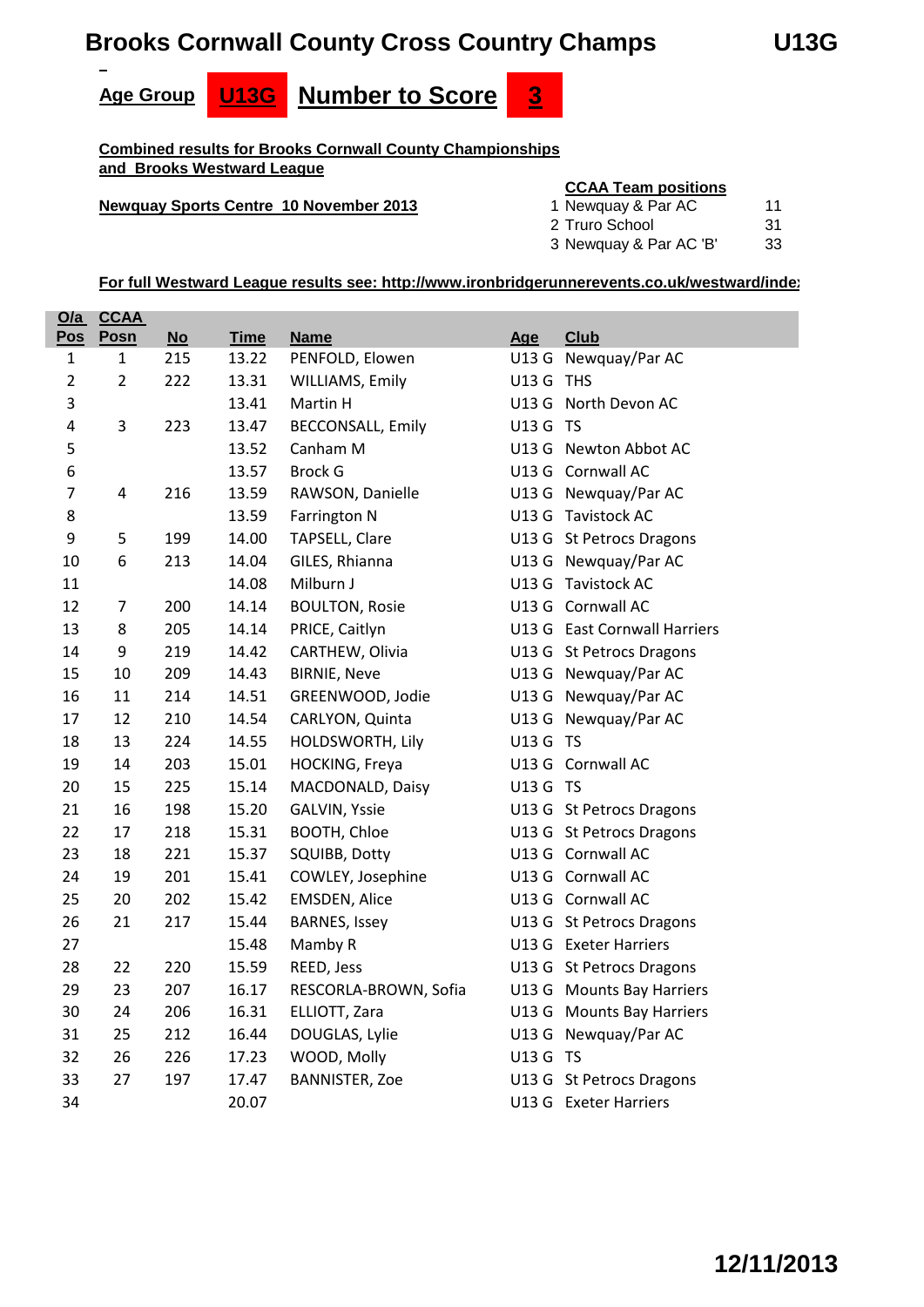# **Brooks Cornwall County Cross Country Champs U15G**







**Combined results for Brooks Cornwall County Championships and Brooks Westward League**

#### **Newquay Sports Centre 10 November 2013**

#### **CCAA Team positions**

| 1 Cornwall AC         | 15  |
|-----------------------|-----|
| 2 Mounts Bay Harriers | -27 |

| 3 Newquay & Par AC | 34 |
|--------------------|----|

| Q/a                     | <b>CCAA</b>    |      |             |                       |             |                           |
|-------------------------|----------------|------|-------------|-----------------------|-------------|---------------------------|
| <b>Pos</b>              | Posn           | $No$ | <b>Time</b> | <b>Name</b>           | Age         | <b>Club</b>               |
| $\mathbf{1}$            | $\mathbf{1}$   | 47   | 16.12       | BARNSLEY, Yolande     | <b>U15G</b> | Cornwall AC               |
| $\overline{2}$          | $\overline{2}$ | 46   | 16.37       | TEMPLE, Sian          |             | U15 G Tavistock AC        |
| 3                       | 3              | 34   | 17.36       | RINGWOOD, Ellie       |             | U15 G Mounts Bay Harriers |
| $\overline{\mathbf{4}}$ | 4              | 30   | 17.40       | HUGHES, Katie         |             | U15 G Cornwall AC         |
| 5                       | 5              | 29   | 17.42       | ELLIOTT, Tegan        |             | U15 G Cornwall AC         |
| 6                       |                |      | 18.27       | Rowlings O            |             | U15 G Newton Abbot AC     |
| $\overline{7}$          | 6              | 31   | 18.46       | SAVAGE, Nell          |             | U15 G Cornwall AC         |
| 8                       | $\overline{7}$ | 44   | 18.47       | DUCROS, Kyra          | U15 G SPT   |                           |
| 9                       |                |      | 18.49       | Crosby J              |             | U15 G Exeter Harriers     |
| 10                      | 8              | 232  | 18.51       | GROVES, Maya          |             | U15 G Cornwall AC         |
| 11                      | 9              | 37   | 19.09       | BROWN, Ami            |             | U15 G Newquay/Par AC      |
| 12                      | 10             | 40   | 19.24       | GRAY, Jasmine         |             | U15 G Newquay/Par AC      |
| 13                      |                |      | 19.27       | Smith N               |             | U15 G Newton Abbot AC     |
| 14                      | 11             | 35   | 19.42       | <b>TONKIN, Rosie</b>  |             | U15 G Mounts Bay Harriers |
| 15                      |                |      | 19.42       | Coleman L             |             | U15 G Exeter Harriers     |
| 16                      | 12             | 49   | 19.48       | WILLIAMS, Rosalind    | U15 G THS   |                           |
| 17                      |                |      | 19.49       | O'Leary M             |             | U15 G City of Plymouth AC |
| 18                      | 13             | 33   | 19.52       | RESCORLA-BROWN, Naomi |             | U15 G Mounts Bay Harriers |
| 19                      |                |      | 19.53       | Killen P              |             | U15 G Exeter Harriers     |
| 20                      | 14             | 32   | 20.08       | O'CONNELL, Shannon    |             | U15 G Mounts Bay Harriers |
| 21                      | 15             | 38   | 20.14       | CUNDY, Lieacha        |             | U15 G Newquay/Par AC      |
| 22                      | 16             | 42   | 20.22       | SWEETZER-STURT, Calla |             | U15 G Newquay/Par AC      |
| 23                      | 17             | 50   | 20.29       | WOOD, Lily            | U15 G TS    |                           |
| 24                      | 18             | 36   | 20.34       | WALKER, Katie         |             | U15 G Mounts Bay Harriers |
| 25                      | 19             | 230  | 20.39       | REAVILL, Lyria        |             | U15 G Newquay/Par AC      |
| 26                      | 20             | 43   | 21.20       | MANN, Jasmine         | U15 G NTS   |                           |
| 27                      | 21             | 41   | 24.32       | HOWE, Rachel          |             | U15 G Newquay/Par AC      |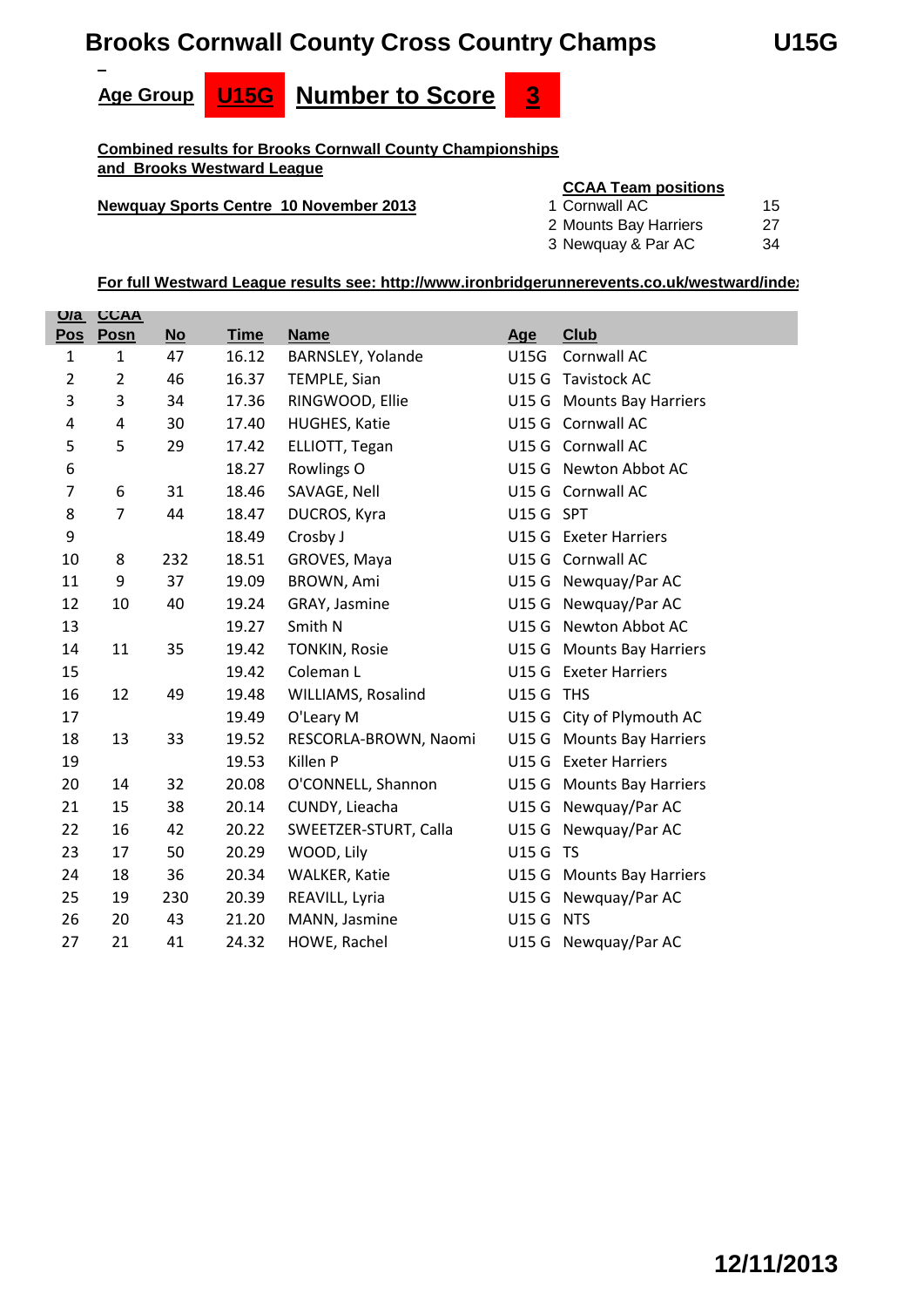#### **Brooks Cornwall County Cross Country Champs U17W&M**





**Combined results for Brooks Cornwall County Championships and Brooks Westward League**

**Newquay Sports Centre 10 November 2013** none

**CCAA Team positions**

**For full Westward League results see: http://www.ironbridgerunnerevents.co.uk/westward/index.html**

| O/a | <b>CCAA</b> |                           |       |                         |      |                             |
|-----|-------------|---------------------------|-------|-------------------------|------|-----------------------------|
|     | Pos Posn    | $\underline{\mathsf{No}}$ | Time  | <b>Name</b>             | Age  | Club                        |
|     |             |                           | 25.26 | Ackford E               | U17W | City of Plymouth AC         |
| 2   |             | 3                         | 26.02 | <b>MASSELINK, Tess</b>  |      | U17W Tavistock AC/Call Coll |
| 3   |             |                           | 26.26 | Weir V                  |      | U17W City of Plymouth AC    |
| 4   | 2           | 1                         | 26.46 | CAYTON-SMITH, Charlotte |      | U17W Cornwall AC            |
| 5   |             |                           | 27.40 | Tank P                  |      | U17W City of Plymouth AC    |
| 6   | 3           | 5                         | 29.08 | HAWKEY, Lowenna         |      | U17W Newquay/Par AC         |
| 7   |             |                           | 30.37 | Strang J                |      | U17W City of Plymouth AC    |
| 8   | 4           | 2                         | 31.41 | CARLISLE, Martha        |      | U17W Cornwall AC            |
| 9   |             |                           | 33.52 | Page D                  | U17W | Newton Abbot AC             |
| 10  | 5           | 4                         | 34.31 | BACKHOUSE, Eden         | U17W | <b>Mounts Bay Harriers</b>  |
| 11  |             |                           | 37.02 | Steven Y                | U17W | Tavistock AC                |



#### **Combined results for Brooks Cornwall County Championships and Brooks Westward League**

**Newquay Sports Centre 10 November 2013** none

**CCAA Team positions**

| O/a            | <b>CCAA</b> |      |       |                         |                |                                 |
|----------------|-------------|------|-------|-------------------------|----------------|---------------------------------|
|                | Pos Posn    | $No$ | Time  | <b>Name</b>             | <u>Age</u>     | <b>Club</b>                     |
| 1              |             |      | 22.30 | Dowell M                | <b>U17M</b>    | <b>Exeter Harriers</b>          |
| $\overline{2}$ |             |      | 22.50 | Johnson S               | U17M           | <b>Exeter Harriers</b>          |
| 3              | 1           | 10   | 22.58 | LANE DE COURTIN, Samuel | <b>U17M</b>    | Tavistock AC                    |
| 4              |             |      | 23.1  | Blackford J             |                | <b>U17M</b> City of Plymouth AC |
| 5              |             |      | 23.40 | McShane T               | U17M           | <b>Exeter Harriers</b>          |
| 6              |             |      | 23.57 | Penney M                |                | U17M Exeter Harriers            |
| 7              | 2           | 12   | 24.09 | LASLETT, Edward         | <b>U17M TS</b> |                                 |
| 8              | 3           | 8    | 24.42 | WOOD, Jacob             |                | U17M Mounts Bay Harriers        |
| 9              |             |      | 25.11 | Dax W                   |                | U17M Tavistock AC               |
| 10             |             |      | 25.31 | Blake J                 |                | U17M Tavistock AC               |
| 11             | 4           | 6    | 25.39 | ROGERS, Benjamin        |                | U17M Cornwall AC                |
| 12             | 5           | 9    | 28.32 | TAPHOUSE, Josh          |                | U17M Newquay/Par AC             |
| 13             | 6           | 11   | 28.47 | HUGHES, Adam            | U17M TS        |                                 |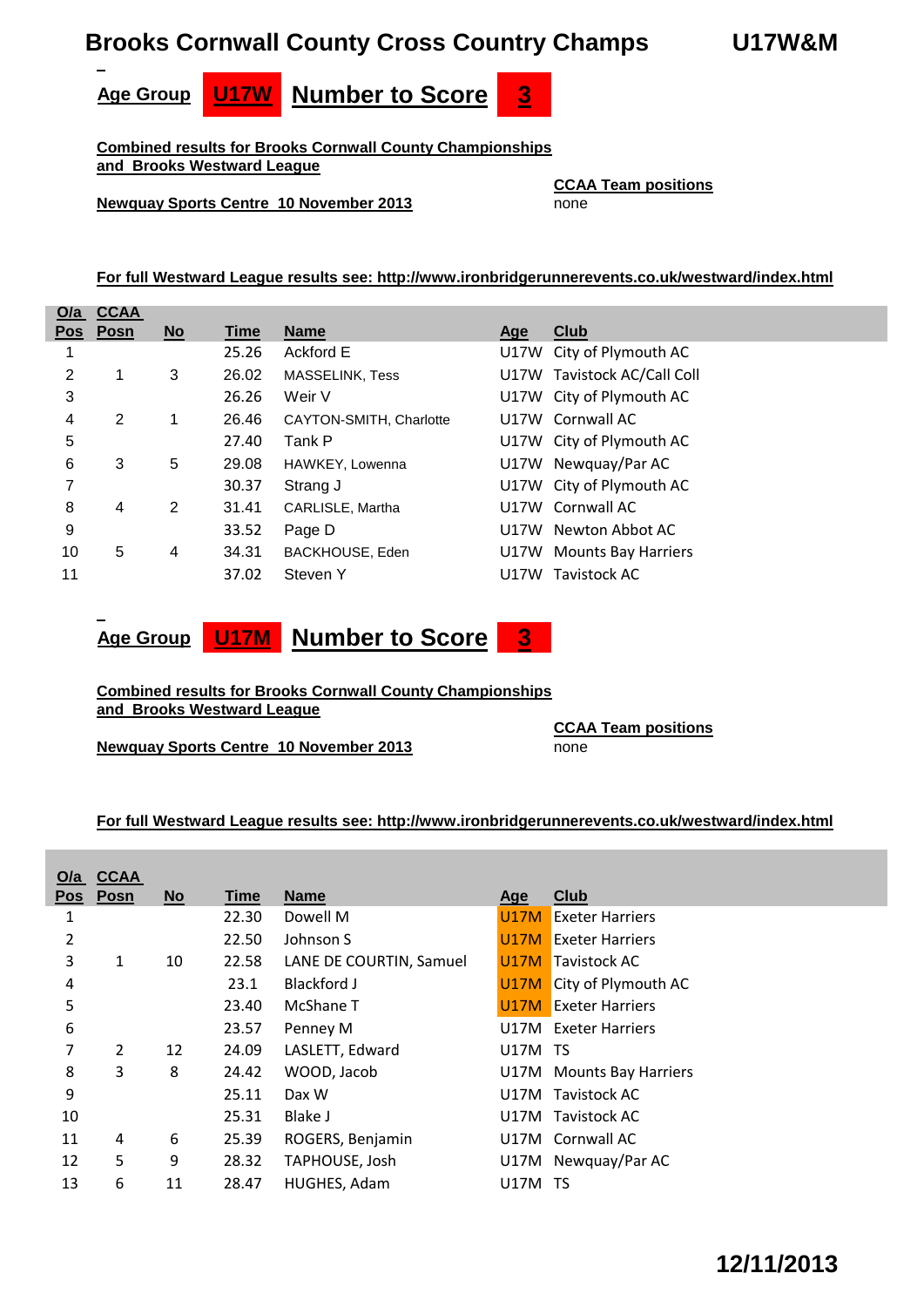# **Brooks Cornwall County Cross Country Champs SW VW U20W**



**Combined results for Brooks Cornwall County Championships and Brooks Westward League**

#### **Newquay Sports Centre 10 November 2013**

#### **CCAA Team positions**

| 1 Cornwall AC 'A'  |    |
|--------------------|----|
| 2 Newquay & Par AC | 12 |

Cornwall AC 'B' 33

**For full Westward League results see: http://www.ironbridgerunnerevents.co.uk/westward/index**

| <u>O/a</u>     | <u>CCAA</u>    |              |             |                    |             |                               |                |
|----------------|----------------|--------------|-------------|--------------------|-------------|-------------------------------|----------------|
| <b>Pos</b>     | Posn           | <b>No</b>    | <b>Time</b> | <b>Name</b>        | Age         | <b>Club</b>                   | <b>U20</b>     |
| $\mathbf{1}$   | $\mathbf{1}$   | 88           | 23.15       | HEATHCOTE, Miranda | <b>FV40</b> | Newquay/Par AC                |                |
| $\overline{2}$ |                |              | 24.16       | McCall S           | <b>SL</b>   | <b>Exeter University</b>      |                |
| 3              |                |              | 24.53       | Yetton A           | <b>SL</b>   | <b>Plymouth Harriers</b>      |                |
| 4              |                |              | 24.56       | Meek J             | SL          | <b>Tavistock AC</b>           |                |
| 5              | $\overline{2}$ | 119          | 24.57       | TIER, Naomi        | SW          | Cornwall AC                   |                |
| 6              |                |              | 25.26       | <b>Ackford E</b>   |             | U17W City of Plymouth AC      |                |
| 7              | 3              | 54           | 25.54       | STEELE, Isabel     |             | U20W Cornwall AC              | 1              |
| 8              |                |              | 25.59       | Newman C           | <b>FV50</b> | <b>Exmouth Harriers</b>       |                |
| 9              |                | 3            | 26.02       | Masselink T        | <b>U17W</b> | <b>Tavistock AC</b>           |                |
| 10             |                |              | 26.19       | Broster J          | <b>SL</b>   | <b>Exeter University</b>      |                |
| 11             |                |              | 26.26       | Weir V             | <b>SL</b>   | City of Plymouth AC           |                |
| 12             |                |              | 26.29       | Allison J          | <b>SL</b>   | <b>Plymouth Harriers</b>      |                |
| 13             |                |              | 26.34       | <b>Blair H</b>     | <b>SL</b>   | <b>Torrington AC</b>          |                |
| 14             |                |              | 26.39       | Chamberlain R      | <b>SL</b>   | <b>Exeter Harriers</b>        |                |
| 15             |                | $\mathbf{1}$ | 26.46       | Cayton-Smith C     | <b>SL</b>   | Cornwall AC                   |                |
| 16             |                |              | 26.50       | Parkin C           | <b>SL</b>   | <b>Exeter University</b>      |                |
| 17             | 4              | 86           | 26.54       | COYNE, Sharon      | <b>V45W</b> | Newquay/Par AC                |                |
| 18             | 5              | 83           | 27.23       | NASH, Jenny        | <b>V50W</b> | <b>East Cornwall Harriers</b> |                |
| 19             |                |              | 27.35       | Lake E             | <b>FV35</b> | <b>Erme Valley Harriers</b>   |                |
| 20             |                |              | 27.40       | Tank P             |             | U17W City of Plymouth AC      |                |
| 21             | 6              | 71           | 27.51       | BURGESS, Kathryn   | V35W        | Cornwall AC                   |                |
| 22             | $\overline{7}$ | 55           | 27.59       | SWEET, Amy         |             | U20W Newquay/Par AC           | $\overline{2}$ |
| 23             |                |              | 28.08       | <b>Blair M</b>     | <b>FV50</b> | <b>Torrington AC</b>          |                |
| 24             |                |              | 28.21       | Johnson E          | <b>SL</b>   | <b>Exeter University</b>      |                |
| 25             | 8              | 121          | 28.22       | TOHER, Sandra      | SW          | Newquay/Par AC                |                |
| 26             |                |              | 28.28       | Herd J             | <b>FV35</b> | Newquay/Par AC                |                |
| 27             | 9              | 96           | 28.59       | STEVEN, Caroline   | <b>V45W</b> | <b>Tavistock AC</b>           |                |
| 28             |                | 5            | 29.08       | Hawkey L           | <b>U17W</b> | Newquay/Par AC                |                |
| 29             |                |              | 29.28       | Exley-Deane R      | <b>FV40</b> | <b>Tavistock AC</b>           |                |
| 30             |                |              | 29.37       | Gore L             | FV35        | Newquay/Par AC                |                |
| 31             | 10             | 76           | 29.46       | PEARCE, Julia      | <b>V35W</b> | Cornwall AC                   |                |
| 32             |                |              | 29.56       | Anderson J         | <b>FV45</b> | <b>Plymouth Harriers</b>      |                |
| 33             |                |              | 30.04       | Williams L         | <b>FV45</b> | <b>Plymouth Harriers</b>      |                |
| 34             |                |              | 30.06       | Olliffe S          | <b>FV45</b> | <b>Torrington AC</b>          |                |
| 35             | 11             | 118          | 30.09       | MULROY, Caitlin    | SW          | Cornwall AC                   |                |
| 36             | 12             | 53           | 30.13       | ATKINSON, Dulcie   | <b>U20W</b> | Cornwall AC                   | 3              |
| 37             |                |              | 30.23       | Miller C           | <b>SL</b>   | <b>Exmouth Harriers</b>       |                |
| 38             |                |              | 30.32       | Regan A            | <b>SL</b>   | <b>Plymouth Harriers</b>      |                |
| 39             |                |              | 30.37       | Strang J           | U17W        | City of Plymouth AC           |                |
| 40             | 13             | 70           | 30.43       | ANGILLEY, Jane     | <b>V50W</b> | Cornwall AC                   |                |

# **12/11/2013**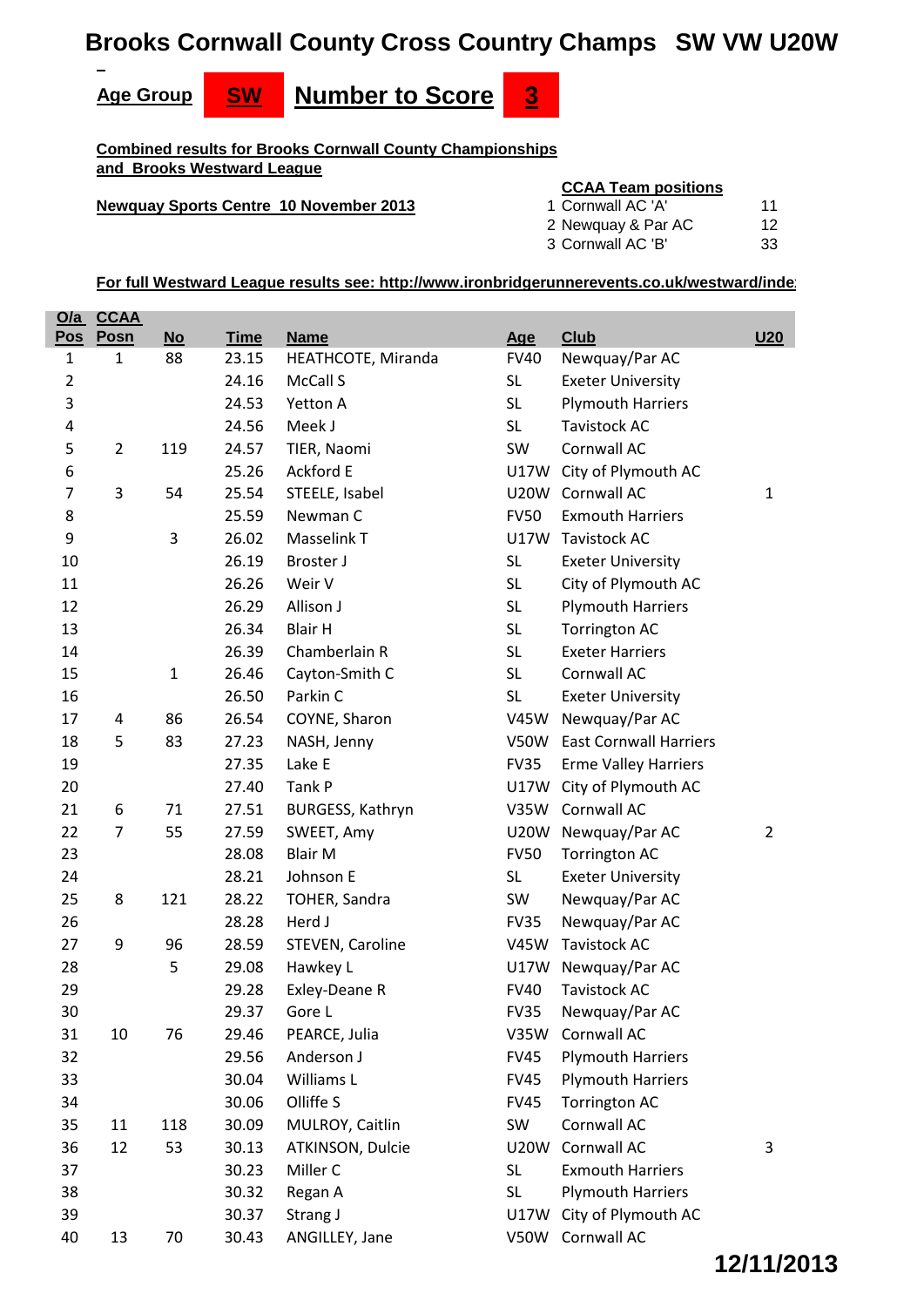|    |    |     |       |                          |             | <b>Brooks Cornwall County Cross Country Champs SW VW U20W</b> |
|----|----|-----|-------|--------------------------|-------------|---------------------------------------------------------------|
| 41 |    |     | 30.56 | Baraffe I                | <b>FV45</b> | South West Road Runners                                       |
| 42 |    |     | 31.04 | Jones M                  | SL.         | <b>Exeter University</b>                                      |
| 43 | 14 | 90  | 31.10 | MYFORD, Sarah            | <b>V45W</b> | N&P                                                           |
| 44 |    |     | 31.23 | <b>Bracher L</b>         | <b>FV45</b> | <b>Erme Valley Harriers</b>                                   |
| 45 |    |     | 31.35 | Coombes E                | <b>SL</b>   | <b>Plymouth Harriers</b>                                      |
| 46 |    |     | 31.41 | Carlisle M               |             | U17W Cornwall AC                                              |
| 47 |    |     | 32.05 | <b>Burke M</b>           | <b>FV45</b> | <b>Plymouth Harriers</b>                                      |
| 48 |    |     | 32.18 | Gillard C                | <b>FV50</b> | Newton Abbot AC                                               |
| 49 | 15 | 120 | 32.19 | <b>CLEMENTS, Colette</b> | SW          | Newquay/Par AC                                                |
| 50 |    |     | 32.48 | Tapsell J                | <b>SL</b>   | <b>St Petrocs Dragons</b>                                     |
| 51 |    |     | 32.50 | Gilbox E                 | <b>FV35</b> | Torbay AC                                                     |
| 52 |    |     | 32.51 | Teed D                   | <b>FV50</b> | <b>Exmouth Harriers</b>                                       |
| 53 |    |     | 32.52 | Simson P                 | <b>FV35</b> | City of Plymouth AC                                           |
| 54 |    |     | 33.22 | <b>Builder R</b>         | <b>FV40</b> | Newquay/Par AC                                                |
| 55 | 16 | 82  | 33.22 | WRIGHT, Lesley           | <b>V50W</b> | CAC                                                           |
| 56 |    |     | 33.44 | Lang S                   | <b>SL</b>   | <b>Plymouth Musketeers</b>                                    |
| 57 | 17 | 75  | 33.49 | MUTSAERS, Kirstie        | <b>V40W</b> | Cornwall AC                                                   |
| 58 |    |     | 33.52 | Page D                   |             | U17W Newton Abbot AC                                          |
| 59 |    |     | 34.02 | Stewart H                | <b>FV55</b> | <b>Teignbridge Trotters</b>                                   |
| 60 |    |     | 34.08 | Lee L                    | <b>SL</b>   | <b>Torrington AC</b>                                          |
| 61 |    |     | 34.28 | Reed J                   | <b>FV55</b> | <b>Erme Valley Harriers</b>                                   |
| 62 |    | 4   | 34.31 | <b>Backhouse E</b>       | U17W        | <b>Mounts Bay Harriers</b>                                    |
| 63 |    |     | 34.48 | <b>Rowlings A</b>        | <b>FV45</b> | Newton Abbot AC                                               |
| 64 |    |     | 34.52 | <b>Hill Sarah</b>        | <b>FV45</b> | Newquay/Par AC                                                |
| 65 |    |     | 34.53 | Hardacre M               | <b>SL</b>   | <b>Exeter Harriers</b>                                        |
| 66 |    |     | 35.06 | Pyke P                   | <b>FV45</b> | <b>Torrington AC</b>                                          |
| 67 |    |     | 35.12 | McClaren L               | <b>SL</b>   | Newquay/Par AC                                                |
| 68 |    |     | 36.17 | Forster E                | <b>FV40</b> | <b>Plymouth Musketeers</b>                                    |
| 69 |    |     | 36.20 | Chater A                 | <b>FV45</b> | <b>Tavistock AC</b>                                           |
| 70 | 18 | 87  | 36.54 | DRINKELL, Debbie         |             | V45W Newquay/Par AC                                           |
| 71 |    |     | 37.02 | Steven Y                 |             | U17W Tavistock AC                                             |
| 72 |    |     | 38.10 | Chambers A               | <b>FV50</b> | <b>Plymouth Musketeers</b>                                    |
| 73 |    |     | 38.57 | Howard K                 | <b>FV50</b> | <b>Plymouth Musketeers</b>                                    |
| 74 |    |     | 39.52 | Boardman D               | <b>SL</b>   | Cornwall AC                                                   |
| 75 |    |     | 40.49 | Abrams S                 | <b>FV45</b> | <b>Plymouth Musketeers</b>                                    |
| 76 |    |     | 40.50 | Williams C               | <b>FV40</b> | <b>Plymouth Musketeers</b>                                    |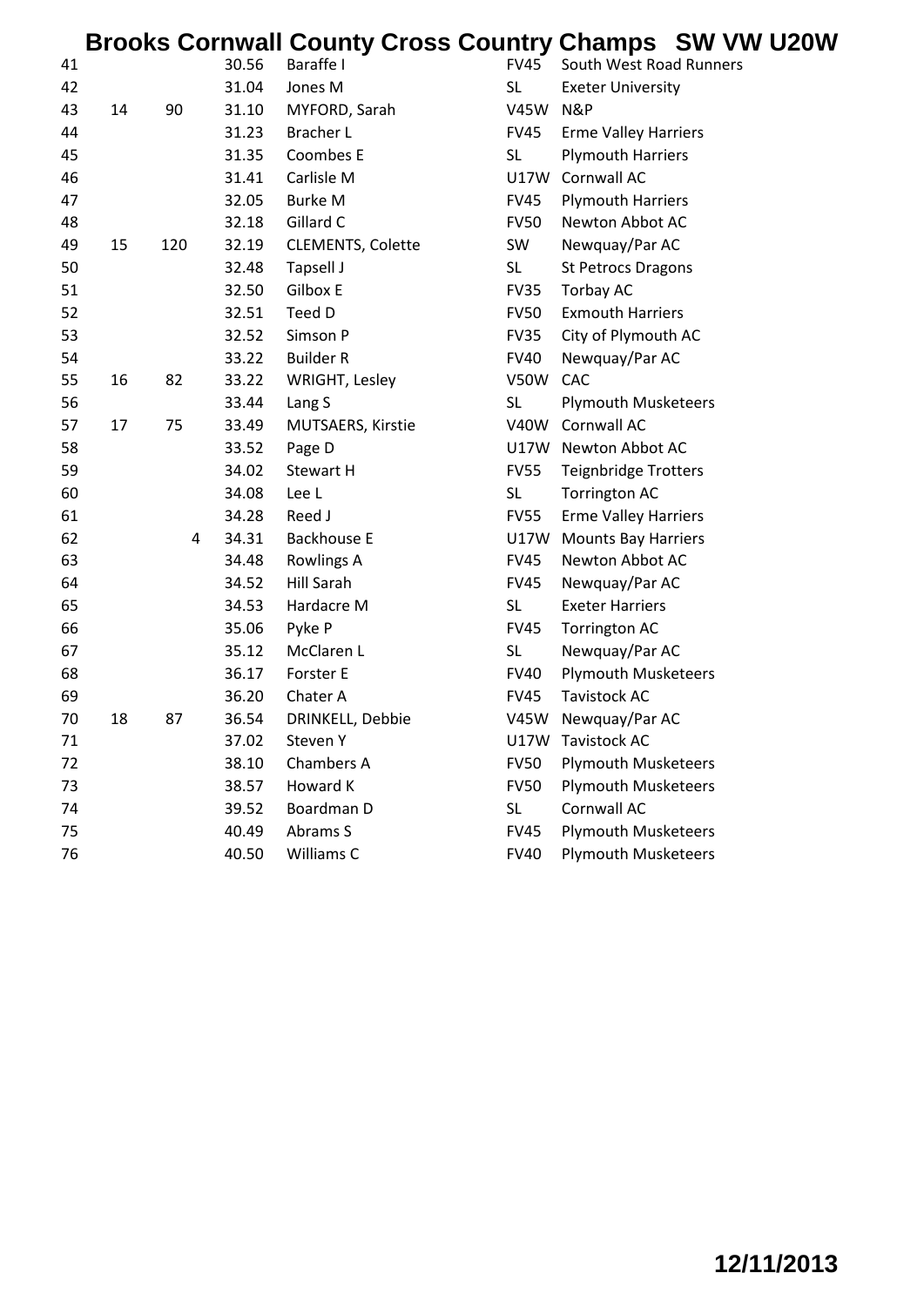# **Brooks Cornwall County Cross Country Champs U11B**





**Combined results for Brooks Cornwall County Championships and Brooks Westward League**

# **Newquay Sports Centre 10 November 2013** 1 St Petroc's 13

# **CCAA Team positions**

Charlestown School 24

| <u>O/a</u>              | <b>CCAA</b>    |      |             |                    |             |                               |
|-------------------------|----------------|------|-------------|--------------------|-------------|-------------------------------|
| Pos                     | Posn           | $No$ | <b>Time</b> | <b>Name</b>        | <u>Age</u>  | Club                          |
| $\mathbf 1$             | 1              | 126  | 7.50        | JUNTAKEREKET, Siam | <b>U11B</b> | <b>StP</b>                    |
| $\overline{\mathbf{c}}$ | 2              | 141  | 7.57        | NORTON, Sam        | <b>U11B</b> | <b>TS</b>                     |
| 3                       | 3              | 140  | 8.01        | MCCARTNEY, Benjy   | U11B        | <b>TS</b>                     |
| 4                       | 4              | 131  | 8.03        | KNOBLOCH, Samuel   | <b>U11B</b> | <b>CHT</b>                    |
| 5                       |                |      | 8.07        | Walker J           | <b>U11B</b> | <b>East Cornwall Harriers</b> |
| 6                       | 5              | 125  | 8.17        | HIRST, James       | U11B        | <b>StP</b>                    |
| 7                       |                |      | 8.25        | Gravenor H         | <b>U11B</b> | <b>East Cornwall Harriers</b> |
| 8                       |                |      | 8.37        | Dicks J            | <b>U11B</b> | Tavistock AC                  |
| 9                       | 6              | 139  | 8.38        | HOWE, Leighton     | U11B        | <b>Tavistock AC</b>           |
| 10                      |                |      | 8.40        | Hardiman O         | U11B        | City of Plymouth AC           |
| 11                      | $\overline{7}$ | 138  | 8.52        | RAWSON, Jowan      | U11B        | <b>StP</b>                    |
| 12                      | 8              | 135  | 9.01        | HANCOCK, Zac       | U11B        | <b>StP</b>                    |
| 13                      | 9              | 130  | 9.06        | BLACKBEARD, Sean   | <b>U11B</b> | <b>CHT</b>                    |
| 14                      | 10             | 132  | 9.11        | ROWELL, Jake       | <b>U11B</b> | GOD                           |
| 15                      | 11             | 129  | 9.12        | ACRAMAN, Oscar     | U11B        | <b>CHT</b>                    |
| 16                      |                |      | 9.25        | Johnson J          | <b>U11B</b> | City of Plymouth AC           |
| 17                      | 12             | 136  | 9.34        | JAMES, Isaac       | U11B        | <b>StP</b>                    |
| 18                      |                |      | 9.52        | Baxter J           | U11B        |                               |
| 19                      | 13             | 133  | 10.02       | SALTER, James      | <b>U11B</b> | GOD                           |
| 20                      |                |      | 10.03       | Ketterer I         | U11B        | Newquay/Par AC                |
| 21                      | 14             | 128  | 10.35       | WILLIAMS, Matthew  | U11B        | Cornwall AC                   |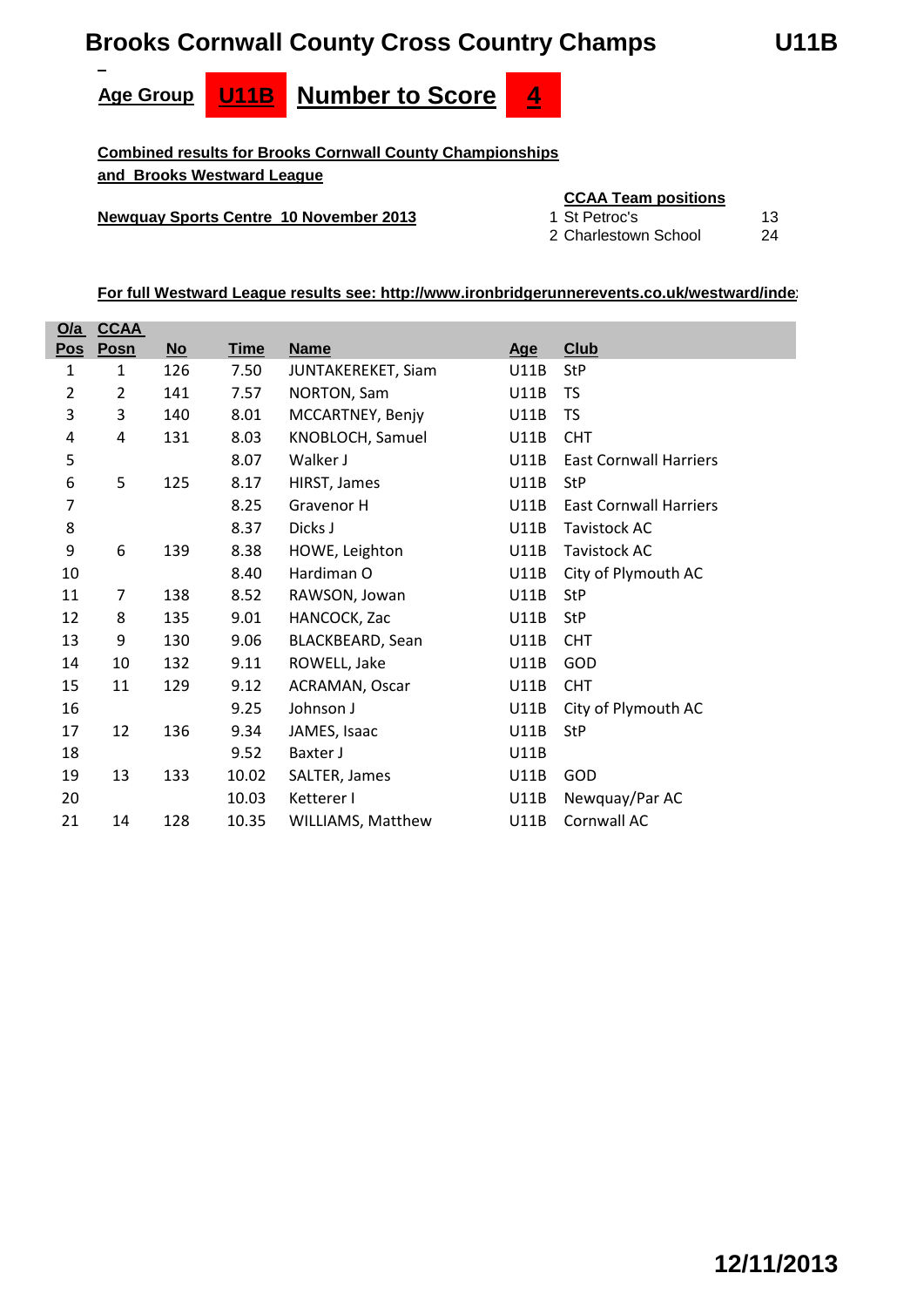# **Brooks Cornwall County Cross Country Champs U13B**







**Combined results for Brooks Cornwall County Championships and Brooks Westward League**

#### **Newquay Sports Centre 10 November 2013**

#### **CCAA Team positions**

| 1 Truro School     | 12 |
|--------------------|----|
| 2 Cornwall AC      | 18 |
| 3 Newquay & Par AC | 19 |

|                | <u>O/a CCAA</u> |      |             |                      |             |                               |
|----------------|-----------------|------|-------------|----------------------|-------------|-------------------------------|
| <u>Pos</u>     | Posn            | $No$ | <b>Time</b> | <b>Name</b>          | <b>Age</b>  | <b>Club</b>                   |
| $\mathbf{1}$   | $\mathbf{1}$    | 190  | 11.44       | <b>BIRNIE, Finn</b>  | U13B        | Newquay&Par AC/Truro School   |
| $\overline{2}$ | $\overline{2}$  | 182  | 12.06       | GREENWOOD, James     | U13B        | Newquay/Par AC                |
| 3              | 3               | 169  | 12.26       | FISHER, Thomas       | U13B        | Cornwall AC                   |
| 4              | 4               | 167  | 12.39       | BROOME, Joshua       | U13B        | Cornwall AC                   |
| 5              | 5               | 194  | 12.41       | MIER, Elliott        | U13B        | Cornwall AC/Truro School      |
| 6              | 6               | 195  | 12.43       | MIER, Harris         | U13B        | Cornwall AC/Truro School      |
| 7              |                 |      | 12.48       | Dart L               | U13B        | <b>Tiverton Harriers</b>      |
| 8              | 7               | 183  | 12.52       | RANDLES, Tom         | U13B        | Newquay/Par AC                |
| 9              | 8               | 196  | 12.56       | NORTON, Ben          | U13B        | <b>TS</b>                     |
| 10             |                 |      | 13.05       | Croft K              | U13B        | City of Plymouth AC           |
| 11             |                 |      | 13.07       | Perry J              | U13B        | <b>Erme Valley Harriers</b>   |
| 12             | 9               | 193  | 13.13       | MCCARTNEY, Alexander | U13B        | <b>TS</b>                     |
| 13             | 10              | 227  | 13.21       | PARKER, Charlie      | U13B        | Newquay/Par AC                |
| 14             | 11              | 171  | 13.21       | GUPTA, Abu           | <b>U13B</b> | CAC                           |
| 15             | 12              | 172  | 13.28       | MILLIGAN, Jacob      | U13B        | Cornwall AC                   |
| 16             |                 |      | 13.39       | Lethbridge W         | U13B        | <b>East Cornwall Harriers</b> |
| 17             | 13              | 186  | 13.50       | PEARCE, Eddie        | U13B        | <b>NTS</b>                    |
| 18             | 14              | 170  | 13.54       | GOODCHILD, Samuel    | U13B        | Cornwall AC                   |
| 19             | 15              | 191  | 13.56       | LAW, George          | U13B        | Cornwall AC/Truro School      |
| 20             |                 |      | 14.03       | White J              | U13B        | <b>Tavistock AC</b>           |
| 21             | 16              | 185  | 14.09       | MANN, Finley         | U13B        | <b>NTS</b>                    |
| 22             | 17              | 173  | 14.13       | OPIE, Jordan         | U13B        | Cornwall AC                   |
| 23             |                 |      | 14.18       | Wright W             | U13B        | Newquay/Par AC                |
| 24             |                 |      | 14.20       | <b>Squires M</b>     | U13B        | Newquay/Par AC                |
| 25             |                 |      | 14.30       | Davies T             | U13B        | <b>Tiverton Harriers</b>      |
| 26             |                 |      | 14.31       | Gravenor E           | U13B        | <b>East Cornwall Harriers</b> |
| 27             | 18              | 174  | 14.40       | TAYLOR, Hosking      | U13B        | Cornwall AC                   |
| 28             | 19              | 168  | 14.51       | BUZZA, Carl          | U13B        | Cornwall AC                   |
| 29             | 20              | 179  | 15.11       | MAY, Josh            | U13B        | <b>Mounts Bay Harriers</b>    |
| 30             |                 |      | 15.19       | Aldridge C           | U13B        | <b>East Cornwall Harriers</b> |
| 31             | 21              | 180  | 15.26       | SLACK, Reef          | U13B        | <b>Mounts Bay Harriers</b>    |
| 32             | 22              | 189  | 15.29       | MORGAN, Jack         | U13B        | <b>TR</b>                     |
| 33             | 23              | 176  | 15.38       | CLARK, Drew          | U13B        | <b>East Cornwall Harriers</b> |
| 34             |                 |      | 15.42       | Graham D             | U13B        | <b>Erme Valley Harriers</b>   |
| 35             | 24              | 175  | 16.39       | RICHARDS, Ellis      | <b>U13B</b> | <b>CHT</b>                    |
| 36             | 25              | 187  | 18.17       | JOSH, Morford        | U13B        | <b>SPT</b>                    |
| 37             | 26              | 188  | 18.19       | SHIPTON, Lee         | U13B        | Tavistock AC                  |